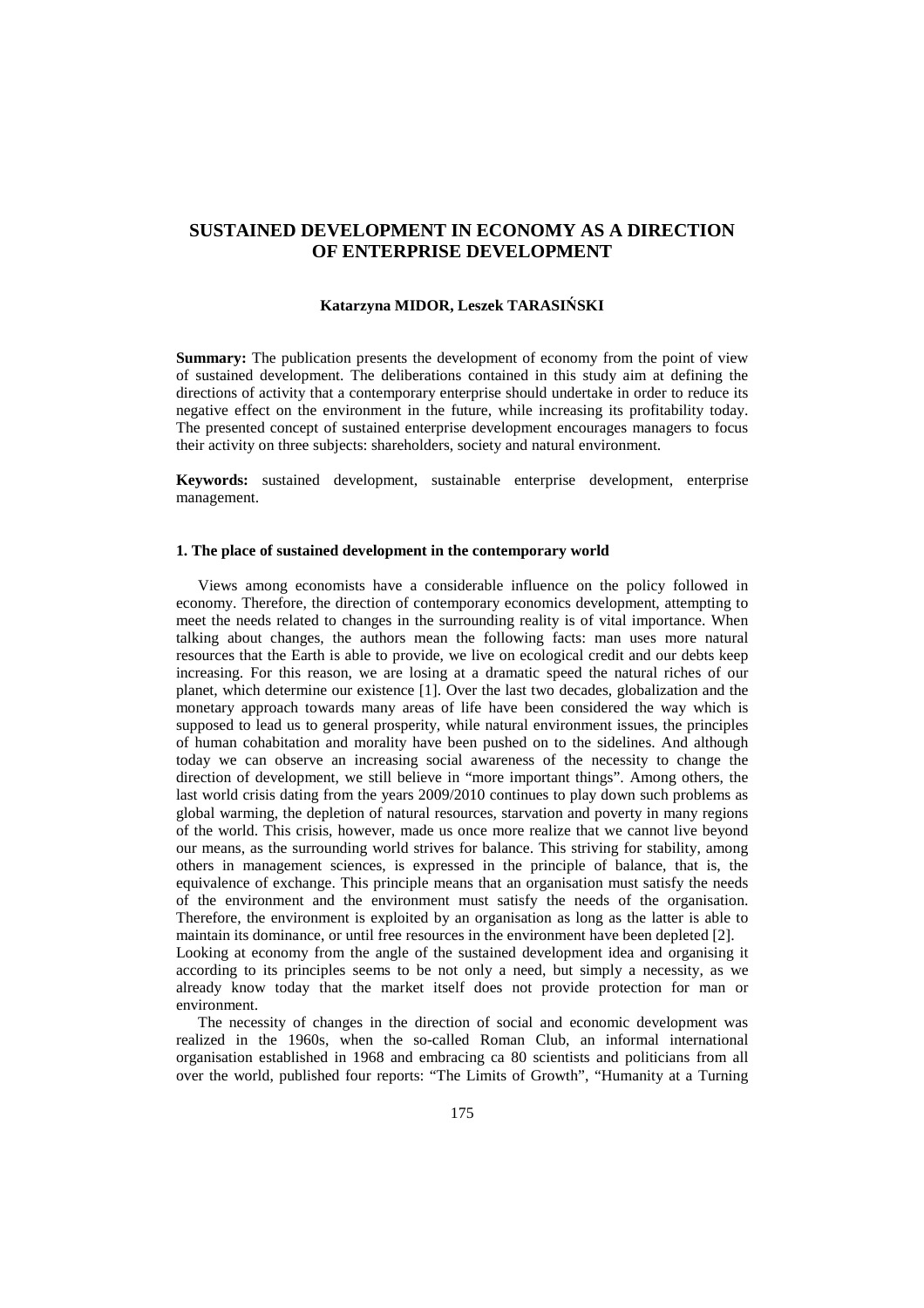Point", "Future in Our Hands" and "A revolution of the Barefoot". They became a pioneer attempt to predict many global phenomena and problems as well as a serious warning. In the report-manifesto "The Limits of Growth", a team of researchers headed by Dennis Meadows questioned the former view that the development of mankind is not restrained by anything, and the development of science and technology is going to overcome environmental barriers. Further investigations conducted in later years by independent institutions [3] confirmed the mutual relations between demographic phenomena, production and the natural environment. These studies revealed that the tendencies in economy might threaten with the annihilation of humankind due to the exhaustion of nonrenewable resources and environment degradation. All that influenced the directions of thinking and the undertaken actions. The growing knowledge acquired by scientists in developed countries about the consequences which result from continuing the economic policy based solely on an economic growth contributed to the formation of the notion "ecodevelopment", and next the concept of "sustainable development" [3].

The term "eco-development" was first used at the UN conference in Stockholm in 1972 and formulated more precisely in 1975 during the UN Environment Protection Scheme III Managing Session. At that time, a thesis was adopted according to which a society fulfilling the eco-development ideas is: the one that accepts the primacy of ecological requirements, which may not be disturbed by civilizational growth or a cultural and economic development, a society capable of controlling its own development in order to maintain homeostasis and symbiosis with nature, that is to say, a society which respects economical production and consumption as well as the use of waste, a society which thinks about future consequences of undertaken actions, thus taking care of the needs and health of future generations [4].

However, the proposed definition of eco-development was interpreted in different ways. Most interpretations of this term focused on activity protecting the environment, while maintaining a particular pace of economic development. But in other interpretations the main postulate was to limit the material production growth. Such an interpretation of the eco-development idea could not be accepted by the existing world capitalist economy. For this reason, in 1987, in the so-called Brundtland Report, the idea of eco-development was enriched with the idea combining ecological values with market laws, which led to the formation of the notion *sustainable development*, translated into the Polish language as a "balanced development". In 1992, during the worldwide conference in Rio de Janeiro, called "The Earth Summit", this notion was defined as a development which respects the requirements of environment protection when satisfying current social needs, and thus ensures the future for next generations. Since the conference in Rio de Janeiro sustainable development has been equated with eco-development [5].

Poland, which belongs to the European Union and aspires to be a modern and civilised country, also accepts the principles of sustainable development in its legislation. In the Environment Protection Act dated  $27<sup>th</sup>$  April 2001 [6], sustainable development was defined as: a social and economic development in which political, economic and social activity is integrated while maintaining the natural balance and stability of basic natural processes in order to guarantee a possibility to satisfy basic needs of particular communities or citizens of both contemporary and future generations.

The essence of sustainable development is to ensure a lasting improvement of the contemporary and future generations' environment by shaping adequate proportions between the economic, social and ecological capital. It is based on the assumption that the improvement, or at least non-deterioration of the natural environment condition should be one of the basic factors determining the economic and social development. In order to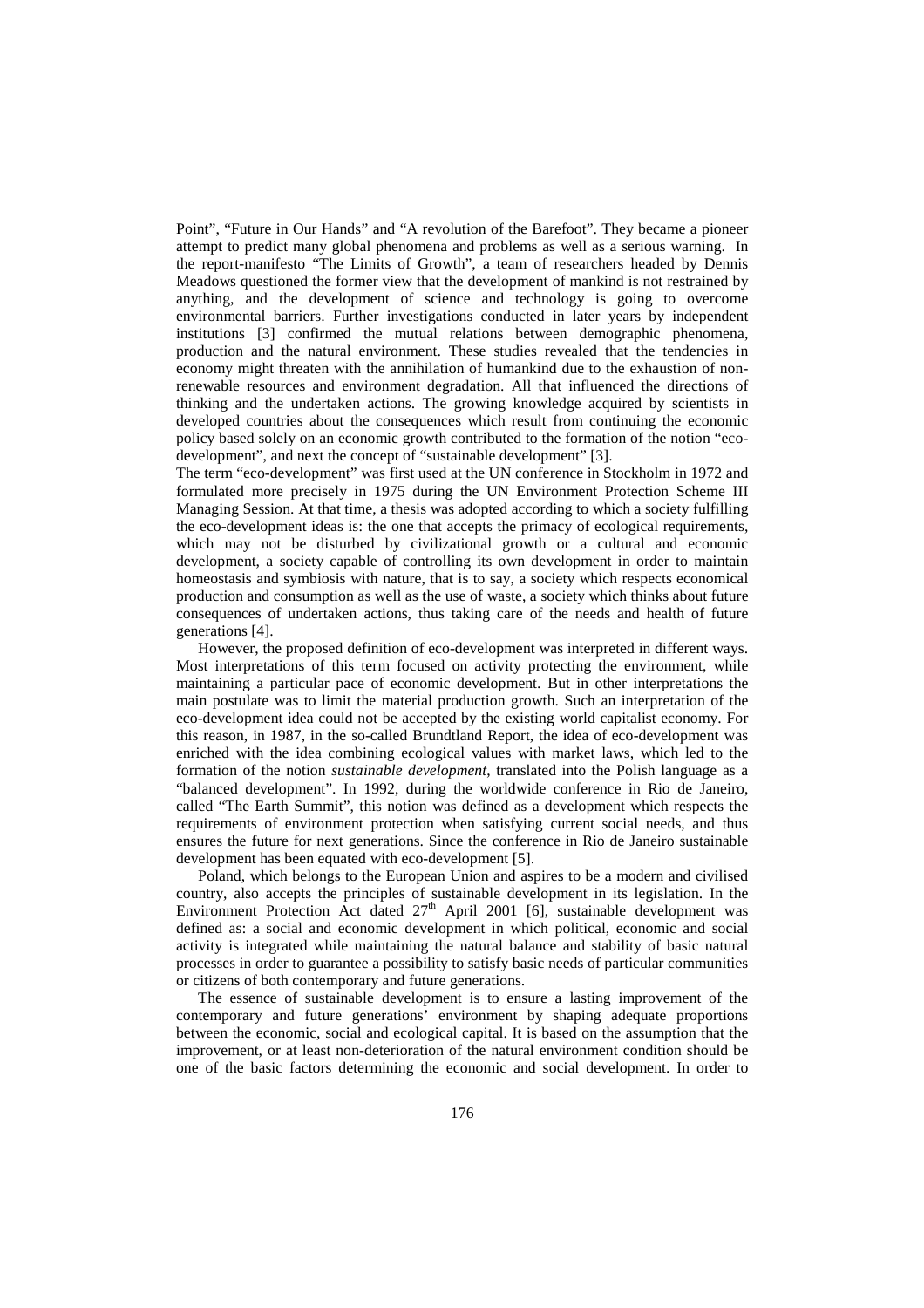achieve sustainable development it is necessary to make natural environment protection an integral part of social-economic and spatial development processes. It may not be considered in isolation from such processes. In other words, sustainable development consists in giving the civilizational progress a direction that preserves the resources and values of natural environment and actively protects it. Sustainable development consists of four basic elements:

- − planning for the future, which means that when solving current problems we should not forget about future generations and their needs,
- − planning for man's environment, which includes both natural and anthropogenic (made by man) elements,
- ensuring fair access to natural resources for contemporary and future generations,
- wide participation of various social groups in the taking of decisions concerning the directions and pace of developmental processes.

Apart from the above mentioned elements, it is necessary to mention the areas in which this issue is implemented. Activity on behalf of sustainable development is undertaken on three planes [3]:

- social plane, where the most important thing is to maintain cultural variety, the guarantee of social justice and co-participation in the social and political life,
- ecological plane, referring directly to the responsibility of a state and its citizens for the maintenance of biological diversity and ecosystem integrity,
- economic plane, aimed at satisfying the basic needs of people (limiting the poverty), supporting the equality, as well as increasing the availability of useful goods and services. The economic dimension is carried out through technological development, which is supposed to increase the effectiveness of the use of resources, materials and human labour as well as to enhance safety.

In practice, the economic implementation of sustainable development is possible only through economic activity based on three principles:

- 1. The principle of equilibrium, strictly speaking the principle of economic order. In the context of sustainable development, the holistic and interdisciplinary approach to economic order means adjusting the resource-absorption of management processes to the availability of all resources possessed by a community in a given area, i.e. natural resources, labour and capital resources.
- 2. The principle of effectiveness (rational management).
- 3. The principle of ensuring mutual benefits for cooperating subjects, which might be companies, social groups (e.g. the local community) as well as spatial systems (e.g. commune). It is mainly expressed by the society's participation in all enterprises connected with the social and economic development in a given area – both in the field of: planning, implementation, monitoring and control. A particular type of business activity should only be developed if the local population gives permission to and is interested in such development. Economic activity should be based on: the local developmental potential, i.e. local natural, human and material resources, local economic and investment initiative, arrangements regarding the final possibility of investing in the area, saving the land and other natural resources, possibly best use of the existing material elements of land development, ecologically "clean" production technologies, including the production of energy, balancing of all economic, social and ecological benefits and losses that result from a particular economic enterprise.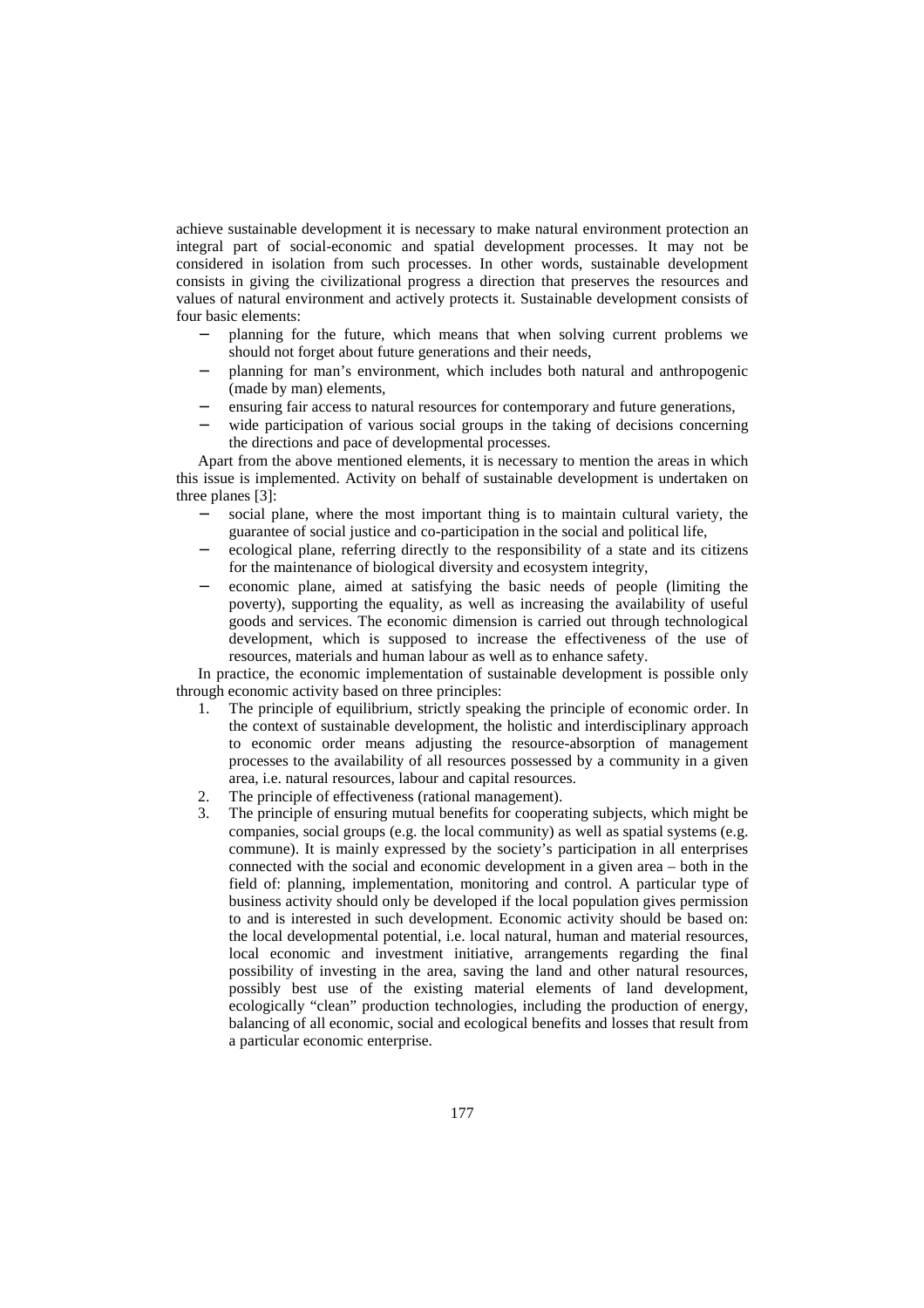#### **2. Sustainable enterprise development**

Global events which played a major role in the propagation of sustainable development are: UN Conference in Stockholm in 1972, UN Conference "Environment and Development" in Rio de Janeiro in 1992 and UN Conference in Johannesburg in 2002. These conferences made highly developed countries, especially EU members, start undertaking a number of activities on behalf of environment protection and a change of the economic development model.

Initially, the concept of sustainable development referred chiefly to the development of the world and civilisation. However, since the time Agenda 21 at the conference in Rio de Janeiro was published, sustainable development has been used with reference to towns, communes and other local units, as well as to businesses. Agenda 21 defines sustainable development as a social and economic development ensuring the satisfaction of contemporary societies' needs without harming the possibility of satisfying the needs of future generations.

Since the time Agenda was published, there have been many proposals suggesting the ways such a development might be carried out in business activity. Currently, in the field of associations related to sustainable enterprise development one may find such concepts as: social corporate responsibility, business ethics, triple bottom line<sup>1</sup> or management of relations with stakeholders.

Today sustainable enterprise development arouses the interest of managers and investors all over the world. The financial success of a company has ceased to be the only measure of economic activity; it is also perceived from the point of view of high ethical standards. On mature markets the question of the style of running a business is more and more frequently asked, the question which started to determine the choice of a particular brand-name, product or even an institution itself. As a result, the centre of gravity has been shifted from moralizing arguments and social criticism of companies' behaviour to the searches of the most effective management instruments [7].

In the case of sustainable enterprise development, the subject of development becomes an enterprise, therefore the references are of microeconomic character and concern a single organisation. A proposed definition of sustainable enterprise development can be formulated as follows: it is a social and economic development of enterprises that enables the achievement of aspirations and profits without violating the possibility to fulfil aspirations and generate profits in the future. According to this definition, the key feature of development is its permanence. This means that the development of an enterprise should have a strategic long-term dimension; that it should proceed in a way which does not destroy the chances for future success and does not create today's competitive advantages at the cost of the future ones [8].

The major challenge for creating a new way of management in an enterprise based on the sustainable development idea is to introduce an appropriate channel of obtaining information about and from the environment. This will allow defining the mission, vision, goals and tasks to be carried out in an enterprise. It is worth emphasising at this point that in the 1980s it was believed that it is enough to formulate the mission for a company to achieve success. Today the meaning of a vision, that is, an image of the future which the employees and managers want to create is stressed to a much greater degree, and a mission

<sup>&</sup>lt;sup>1</sup>, Tripple bottom line", sometimes translated into the Polish language as the concept of "triple bottom line" or "triple foundation", was introduced by John Ellington in 1998. It assumes that the success of a company is influenced by its achievements in three dimensions: economic, ecological and social.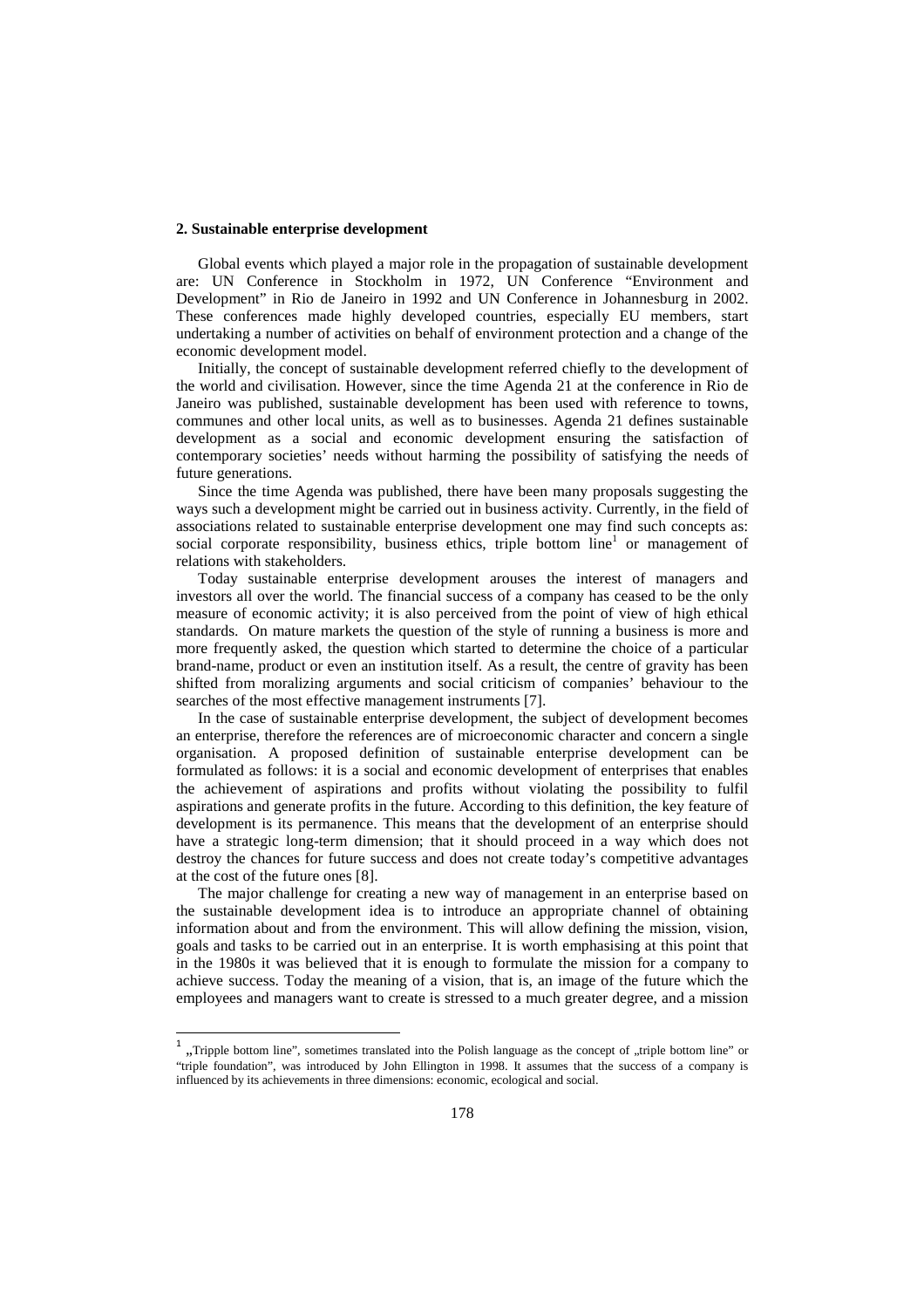is merely a formulation of this vision for the purposes of the strategy. This is particularly important in the process of implementing a sustainable development strategy in an enterprise. Therefore, working out a vision becomes a responsible strategic step, which allows the sense of a company existence to be optimally defined [9].

In the above context, the main task to be fulfilled by an organisation is to create economic, social and ecological values. The essence of the sustainable development concept is the conviction that the necessary condition for an enterprise to survive in the long term is to satisfy social needs by delivering a product in a way preventing the natural and social capital degradation [10].

The contemporary environment of companies is complex and dynamic, so an extremely important element of the sustainable development concept implementation is to harmonise the complexities and diversities in the environment. This most frequently means that the enterprise owners and managers adopt an attitude based on care and openness to participation, partnership, negotiations or build lasting relations based on trust and honesty. This way, searching for adequate proportions and compromise solutions, we reduce that complexity of the environment. Negotiations of different, frequently contradictory interests provide a possibility of finding compromise solutions, which prevent conflicts that might hinder the enterprise development or make it impossible to carry out its strategic plans.

In January 2008 the report "A New Approach to Sustainable Corporate Development" was published. It was prepared by researchers from China, Spain, Singapore, USA and Great Britain. The report emphasises the role of sustainable development in the promotion of innovations implemented by an enterprise. The authors propose a thesis that sustainable development should be treated like a strategy rather than a goal, and that its achievement does not require serious reorganisation of the corporation structure. Instead, it is necessary to have a vision so that the new set of values, based on corporate responsibility and sustainable development, could be propagated in the whole organisation.

The prepared report presents 10 steps to introduce sustainable development in an enterprise [11]:

#### **1. Introduction of innovative solutions in the area of sustainable growth as part of the company's mission.**

The vision, mission and values of a company should be updated and sustainable development should be made a priority. As an enterprise guided by the sustainable development idea, the company should be generally recognisable – both inside and outside the organisation.

### **2. Working out a strategy based on sustainable development.**

Sustainable development should be clearly formulated in a business strategy. Otherwise it will be difficult to achieve. It is not enough to add the sustainable development idea to the existing strategy, as in such a case it will become a marginal and irrelevant matter.

## **3. Sustainable development should be built into all aspects of the operated business.**

It is worth creating a process thanks to which all company departments will recognize and understand the influence exerted by the enterprise on natural environment, economy and society, while trying to think of a way this knowledge can be used to implement innovative solutions in a coherent and systematic manner.

## **4. Actions more important than words.**

A highest-rank manager must believe in what he or she is doing. It is necessary to regularly explain to employees and shareholders how important such notions as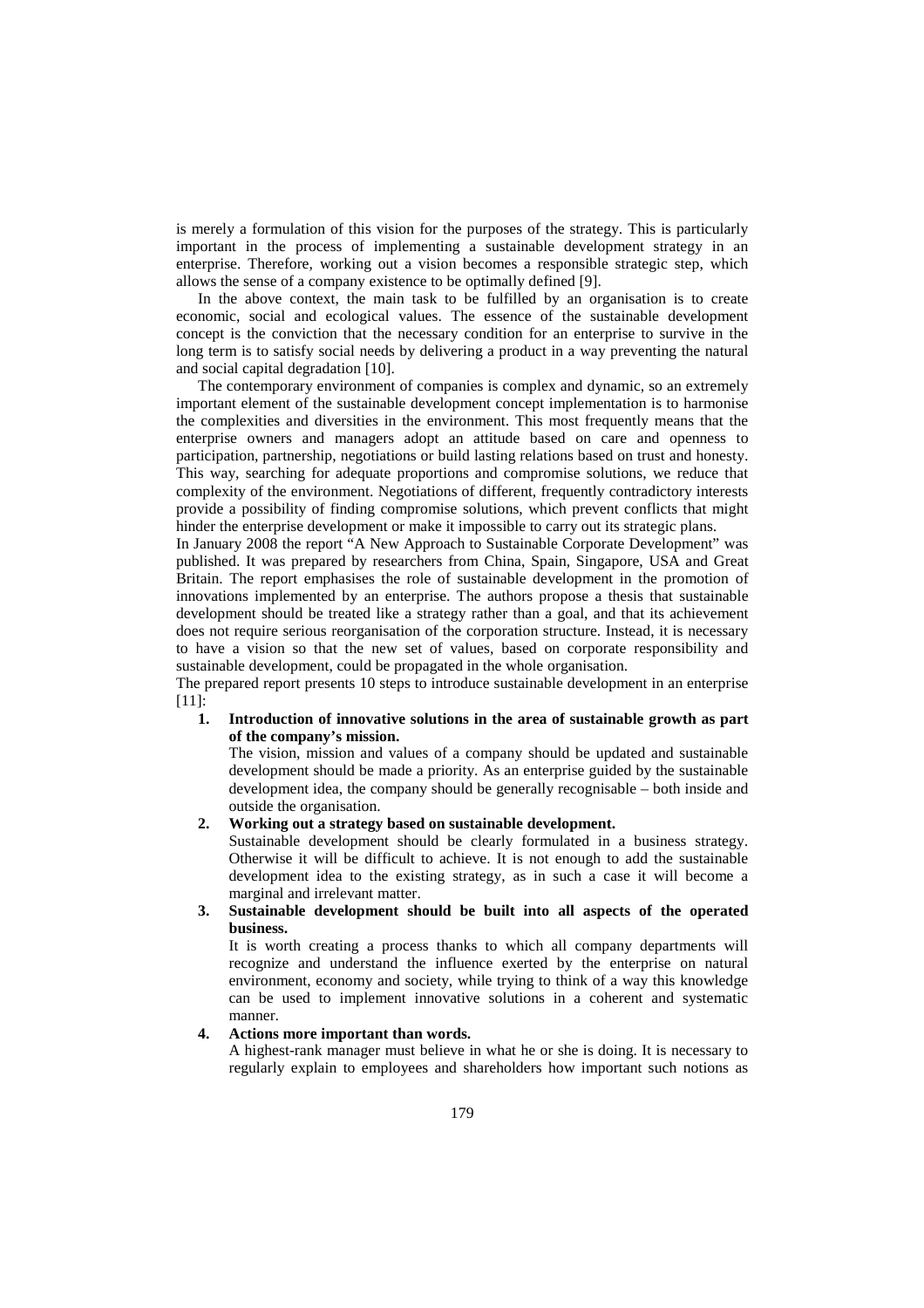"responsibility" and "sustainable growth" are for the business and the process of innovation implementation. The completion of planned actions should also be controlled.

### **5. Appointing a body responsible for the accomplishment of particular elements of the sustainable development policy.**

Many leading companies guided by the sustainable development idea have appointed committees the main task of which is to control the completion of planned activities. Other firms appoint medium-level managers responsible for the implementation of solutions based on the sustainable development idea. There are also companies having mixed committees made up of medium-level and highestrank managers. Irrespective of the adopted organisational solutions, it is vital that a company should regularly address sustainable growth issues on the highest decision-making level.

# **6. Establishing clear rules.**

It is necessary to work out a code of conduct regarding the issues of sustainable development. The code should be observed by both the company employees and its shareholders. It should be evident for everyone that persons failing to abide by the code instructions will not be tolerated in the company.

## **7. Engagement of all stakeholders.**

All stakeholders related to the company should be identified – shareholders, employees, suppliers, clients and local communities. All of them should be engaged in the implementation of new sustainable development solutions. Each of the groups should be encouraged to participate in innovation processes and to work out sustainable solutions on their own.

#### **8. Using the human potential.**

Sustainable development should be a clearly expressed value at each stage of human resources management, no matter if at a given moment a company is looking for new employees, is employing experts, is organising a training course, is evaluating business results or is working out a system of remuneration or promotions. It is necessary to establish a training department, the primary goal of which will be to focus on creativity and innovation based on the sustainable development principles.

## **9. Join a network.**

An increasing number of organisations, networks and other entities trying to promote the principles of sustainable development are appearing in the world. Companies should cooperate with such groups as: World Business Council on behalf of Sustainable Development, UN Global Agreement, International Business Leaders Forum and similar organisations on a local level. It is worth taking part in investment rankings concerning sustainable development, such as Sustainable Development Dow Jones Indexes or Corporate Responsibility Index.

### **10. Adjusting business systems to the company's vision of sustainable development.**

Sustainable development should be a basis for each central system – starting with human resources management, through the evaluation of suppliers, client relations management (CRM) and finishing with a strategic card of results. Such an approach favours taking coordinated, effective actions.

An enterprise following the principles of sustainable development must be managed in a way which does not harm possibilities of developing and achieving success in the future. Therefore, managers have to combine a number of methods and management concepts so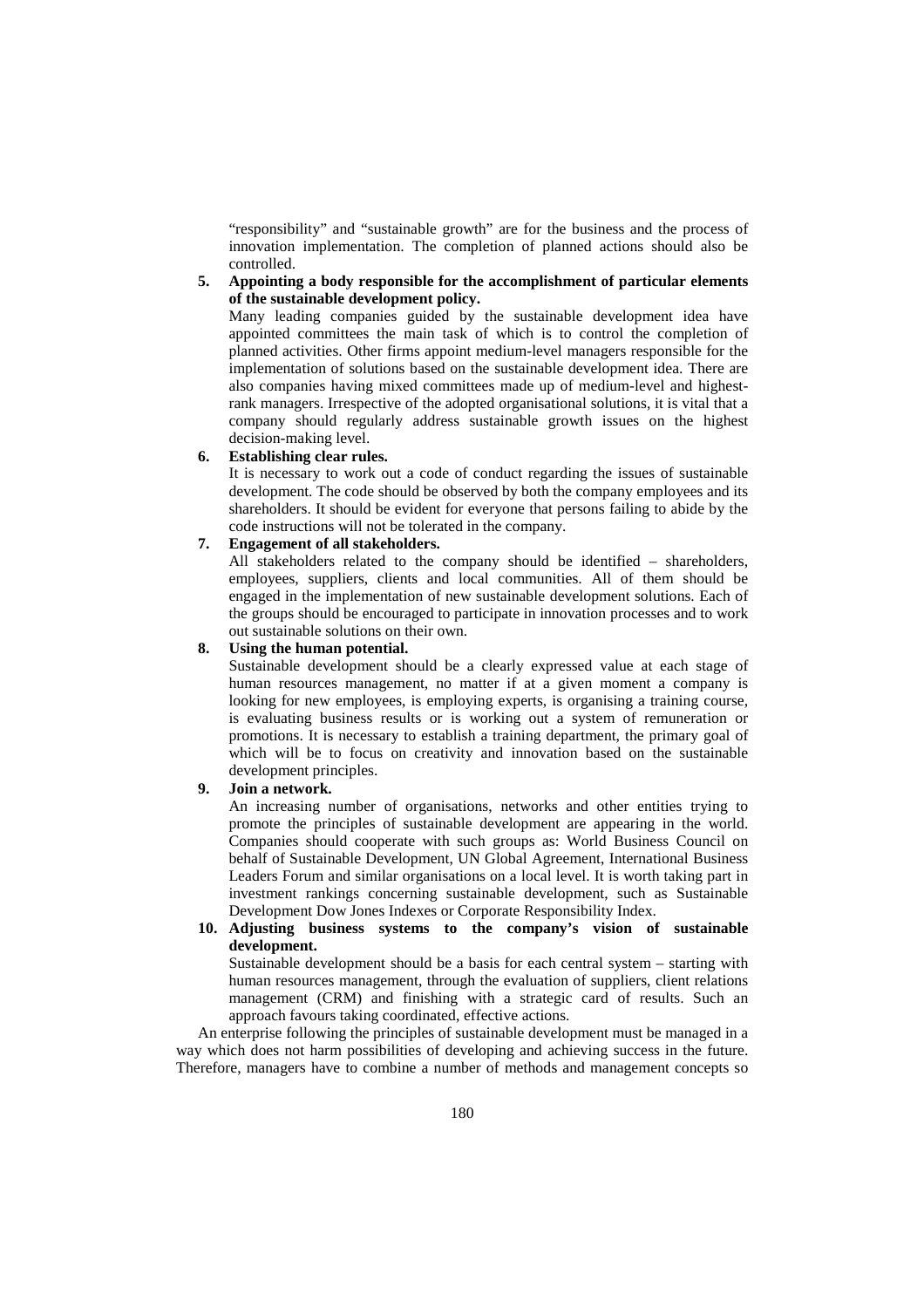that the enterprise can sustainably influence the environment, which is understood here more broadly than merely natural environment. Examples which might be quoted at this point include: an analysis of stakeholders – by suggesting persons and groups among which one should look for influences important for the enterprise; triple bottom line – by focusing attention on economics, ecology and people related to the organisation; the peripheral vision concept, which suggests searching for the signs of forthcoming changes on the border of the actual field of vision, but also many other classic methods of strategic analysis, like Porter's Five Forces or PEST macro-environment analysis. All of them provide a hint for entrepreneurs, advising them to what areas they should pay attention so as not to overlook trends, phenomena and relations important for the future development.

 Moreover, enterprises carrying out the sustainable development idea should undertake activities in the following areas [10]:

In the social area:

- − work out a system of social responsibility,
- work out the company's code of conduct,
- actively manage human resources in a company,
- hold a social dialogue,
- monitor the costs of social engagement,
- built the company's intellectual capital,
- introduce OSH management on a permanent basis,
- introduce an incentive scheme for employees,

In the economic area:

- strive for profitability,
- raise financial resources,
- standardize a financial audit,
- − observe the principle of transparency,
- build the company's added value,
- modernize the fleet of machines,
- concentrate production in one place,
- − optimise and streamline production processes,
- select suppliers who follow the sustainable development idea. In the ecological area:

- − observe the regulations of the environment protection law,
- introduce environment management according to ISO 14000,
- − reclaim and develop post-industrial land,
- introduce a permanent system of quality management in the organisation according to ISO 9000,
- − optimally use energy sources,
- limit the discharge of pollutants into surface waters,
- use household waste.

#### **3. Summary**

The sustainable development idea has become an inherent part of contemporary enterprise management concepts. It is a kind of management which requires a broader look at the activity of an organisation, and in consequence demands paying attention not only to economic effects, but also to the manner of generating a profit by an organisation. It is a strategic concept.